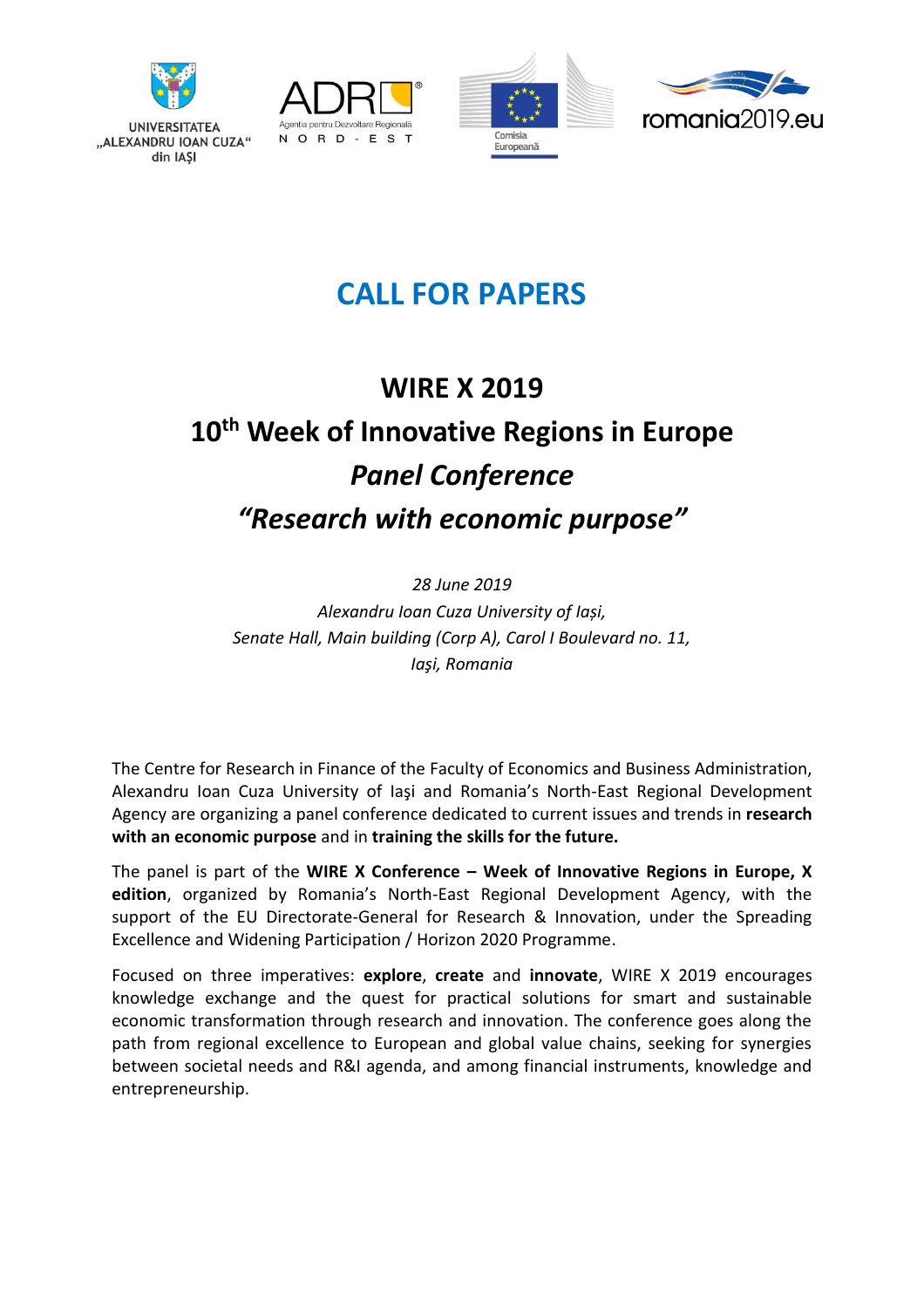

**UNIVERSITATEA** 

din IAŞI







The **topics** to be covered during the conference include, but are not limited to:

- Research methods for the evaluation of communities' needs;
- Universities' role in the development of value chains (regional, national, and international);
- Challenges and scenarios for the future regional development the role of innovation;
- Societal impact of research and innovation;
- Innovation in teaching and learning;
- Financing Innovation.

### **Submission instructions**

Please submit your paper as a single PDF—including on its first page the paper's title, authors' names and affiliations, an abstract of maximum 200 words, a maximum of 3 JEL codes, and a maximum of 5 keywords—as an attachment to your email sent to [alin.andries@uaic.ro.](mailto:alin.andries@uaic.ro) **The deadline for paper submissions is 30 April 2019**. **Each person can submit one single paper**, although s/he can be an author of other papers submitted to the conference (by co-authors). In the case of papers with multiple authors, please mention once more in your submission email who is the intended presenter. **All papers and presentations will be in English**. There is no conference fee for the invited presenters, discussants and chairs, but all participants must cover their own travel and accommodation costs.

All the papers presented at the conference are eligible to be considered for publication in a thematic issue of the **Review of Economic & Business Studies** [\(http://rebs.feaa.uaic.ro;](http://rebs.feaa.uaic.ro/) ISSN 1843-763X; ISSN-L 2068 – 7249).

Papers will be reviewed for the above journal according to its normal review criteria. Please note that the acceptance of a paper to the conference does not guarantee its publication.

#### **Important dates**

Deadline for paper submissions: **30 April 2019** Date for decisions concerning paper selection: (around) **15 May 2019** Deadline for registration of accepted presenters: **1 June 2019** Date for the preliminary program online: (around): **5 June 2019** Dates of the **WIRE X Conference**: **26 – 28 June 2018;**  Dates of the **panel conference**: **28 June 2018**